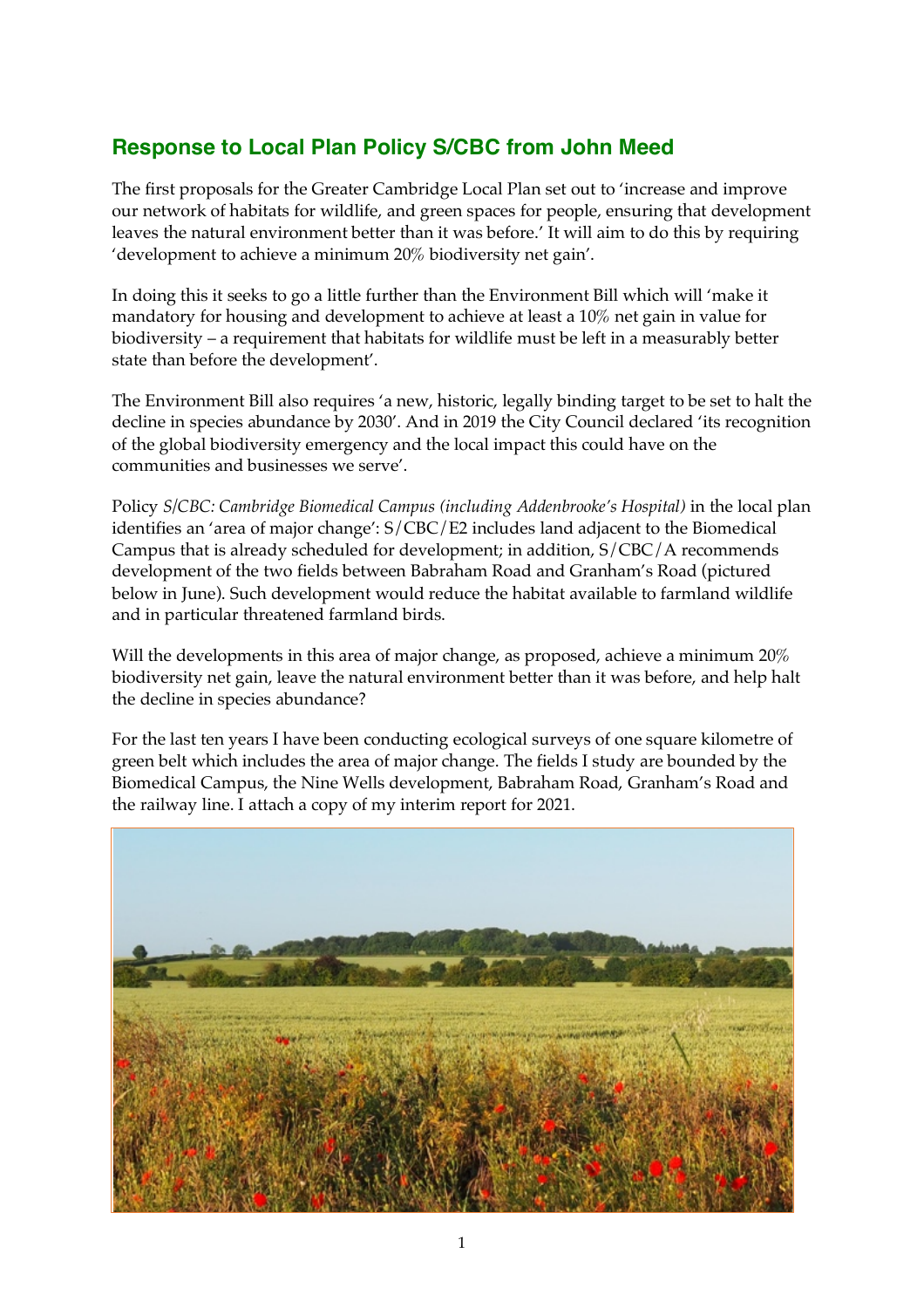## **The species most affected**

At first sight the area I study may appear unlikely to support high levels of biodiversity. However, in practice it is home to remarkable populations of red-listed farmland bird species of high conservation concern (1), as well as the equally endangered water voles. There are also good numbers of brown hare and a range of other birds, mammals, arable plants, butterflies, dragonflies and other invertebrates.

#### **Grey partridge**

Grey partridge thrive across the square kilometre I study with a population of up to 18 spring pairs and 80–90 autumn individuals, far more than is usually the case on arable land in Cambridgeshire. Grey partridge declined by 93% between 1970 and 2018 and a recent paper classified the species as vulnerable to extinction in the UK (2).

In the two fields between Babraham Road and Granham's Road covered by S/CBC/A five pairs bred this spring and at least four raised families – around 25 birds in four groups or 'coveys' used the fields this autumn.



#### **Yellow wagtail**

Yellow wagtails have declined by 68% since 1970, and there are now just 20,000 pairs in the UK. The same paper (1) classifies them as 'near threatened' meaning that they are considered likely to become at high risk of extinction in the UK in the near future. They are migratory birds that pass the winter in west Africa which means they face threats elsewhere in addition to the habitat loss and degradation they have suffered here.

Yellow wagtail nested close to the railway line in the past, but have not done so since the Biomedical Campus development. The two fields covered by S/CBC/A are now the only place on the site regularly used by yellow wagtail with two-three pairs breeding there in recent years. It is probable that development of these fields as currently proposed would result in the loss of this species across the area I study.

### **Corn bunting**

Corn buntings have declined by 89% since 1970 and their recent extinction in Ireland is being repeated across large parts of this country as well and we are at great risk of losing them here as well. There are now only 11,000 territories in the UK and the BTO's 2019 Breeding Birds Survey recorded corn buntings in just 148 of the 4,005 squares surveyed.

In recent years there have been ten or eleven pairs territories across the square kilometre I study. Corn buntings are a species that like to nest in clusters, and there is one such cluster of four territories around the two fields covered by S/CBC/A. Development of these fields as currently proposed would remove these nest sites.

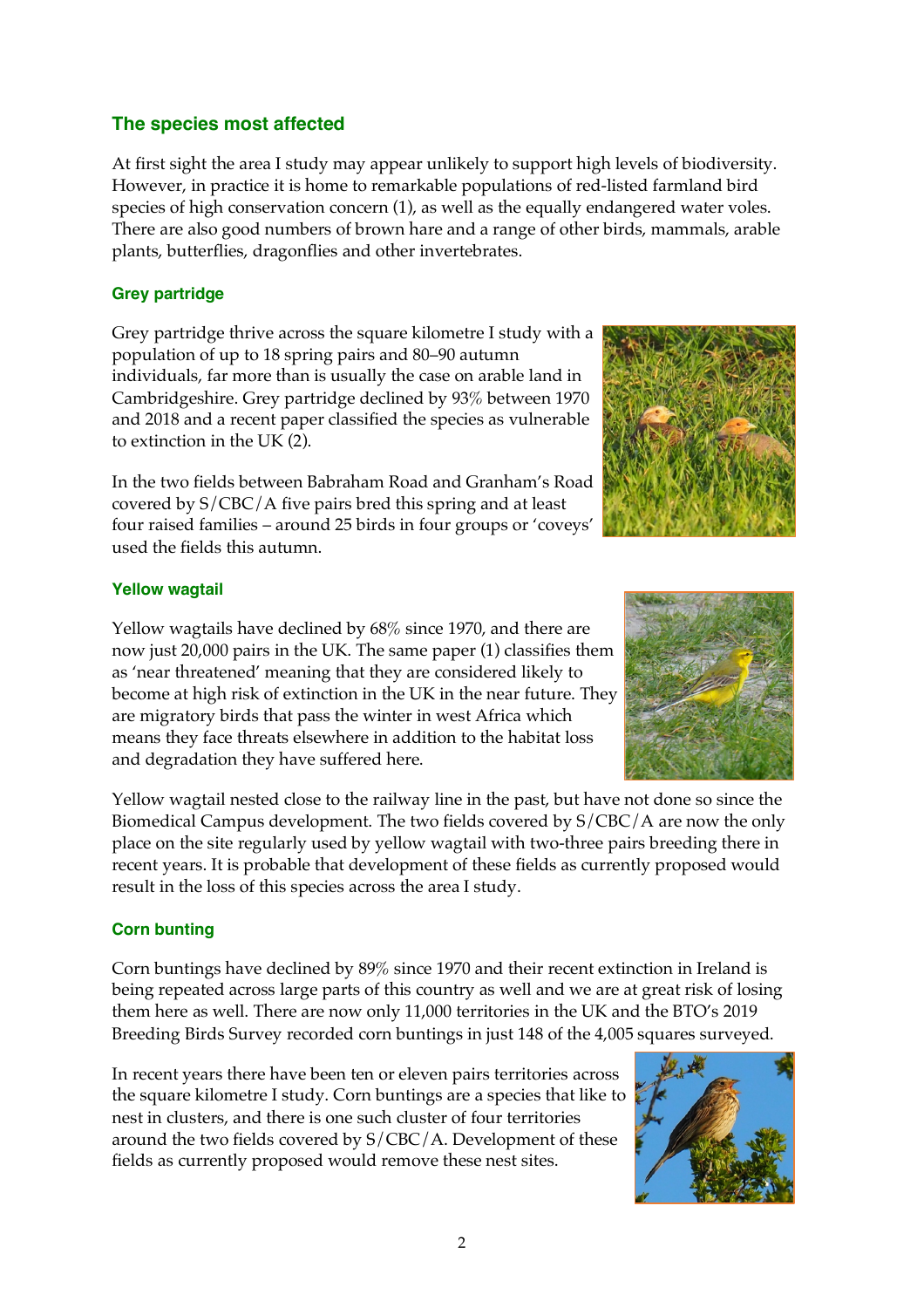#### **Other species**

Typically, around three pairs of both yellowhammer and of linnet and around eight pairs of skylark also breed in the fields covered by S/CBC/A; in winter a flock of 50–80 linnet regularly roost in the copse between the two fields. All are also red-listed as yellowhammer have declined by 60% and skylark and linnet by 56% since 1970 (see Appendix).

Policy S/CBC/A acknowledges that 'release of the areas proposed would result in very high harm to the Green Belt' and that 'there are concerns regarding biodiversity'. In a feat of considerable verbal gymnastics, it then states that 'the harm of release would be lower than other land in this area, although this is still acknowledged as a high level of harm'. I have not been able to trace definitions of 'very high harm', 'lower harm' and 'high level of harm', but losing populations of already threatened species must constitute 'very high' harm.

### **Are the 'measures to enhance biodiversity' realistic?**

Policy S/CBC does propose 'measures to enhance biodiversity and green infrastructure' on the field sloping up to White Hill. In principle, this is a welcome initiative and there are certainly habitat improvements that could be made. However, there are several reasons to suspect that it does not go anywhere near far enough to counter the species loss elsewhere.

Firstly, the field in question already supports good numbers of threatened farmland birds. Although it is a larger field (around 40 hectares) it is in practice cropped in different sections, and habitat variety is also provided by a hedgerow, two grassy banks and an area planted with a winter bird seed mix. Typically, some 20-25 skylark breed in the field, along with several pairs of linnet and yellowhammer and an additional corn bunting or two. Over the course of my study, between four and nine pairs of grey partridge have nested there each year, and in the winter of 2020-21 six groups of 39 birds overwintered there; similar numbers are present this year as well. Up to 20 brown hare use the field in the early spring.

Secondly, Policy S/CBC is light on detail about how the area would be managed to achieve a net gain in biodiversity. Even with enlightened habitat management, there would still be very difficult decisions to be taken both about which species would be favoured, and which not, and about which management measures to implement.

Changes in land use and increased public access (the latter necessary to replace existing permissive footpaths that are used extensively) could ironically increase pressure on populations of the threatened species already there, making it quite possible that habitat mitigation here could lead to an increased need for species mitigation.

Thirdly, and fundamentally, the area is not large enough to offset biodiversity loss. At present, the arable land available to wildlife within the 'area of major change' adds up to around 70 hectares – if all the councils' proposals were implemented we would be left with around 40 hectares. And we can add to this the other features – hedgerows, ditches, copses and grassy margins that would be lost or become inaccessible to farmland wildlife. The limits of the words 'measures to enhance biodiversity and green infrastructure' become immediately apparent. 'Fitting a quart into a pint pot' would be more accurate.

For these reasons it is entirely unrealistic to expect Policy S/CBC, as it stands, to achieve the minimum required 20% biodiversity net gain.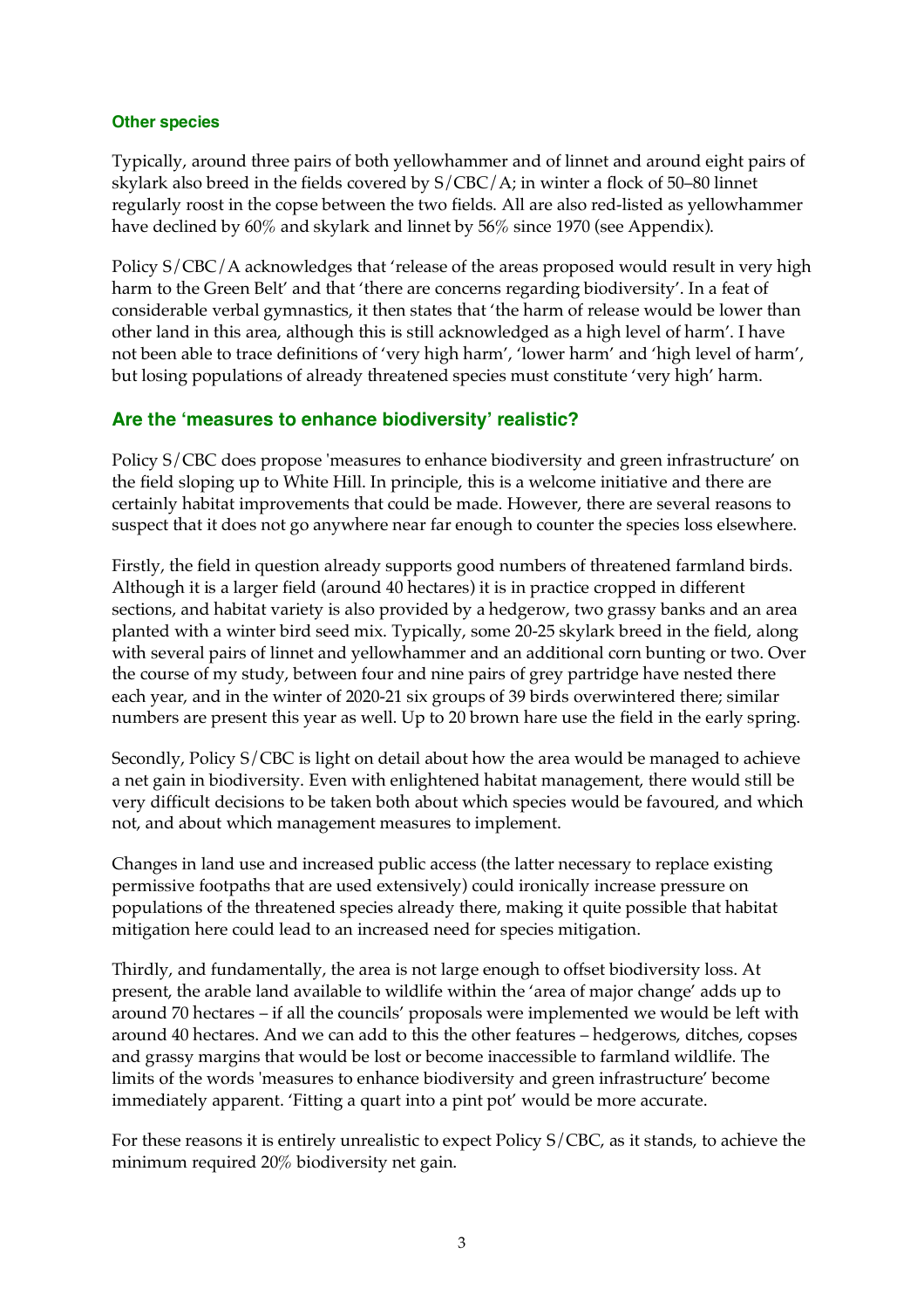# **How could 20% biodiversity net gain be achieved?**

If Policy S/CBC is genuinely essential to the future of the City and South Cambridgeshire, and sufficiently exceptional to justify the release of green belt, the only way to possibly achieve biodiversity net gain would be to create habitat that might provide a refuge for the displaced wildlife and support the population increase implicit in the concept of net gain.

Such species mitigation would need to be carried out on immediately adjoining land as the species concerned are not readily mobile – it is common for grey partridge to spend their entire lives in or near a single field, while the corn bunting 'is so sedentary that individuals only 30km apart sing in a different dialect' (3).

This would mean improving the arable habitat across Granham's Road where currently there are just three fields, two hedges, one of which is in a poor state with large gaps, and far less margin habitat. The land does support skylark, but is less welcoming to the other red list species – in particular, the lack of hedgerows and margins means there is little scope for grey partridge to breed and roost.

To give an idea of the habitat improvement needed, grey partridge have specific requirements: a safe place to nest and roost, a source of food for their chicks, and food supplies to get them through the winter (4); these would also benefit the other threatened species. These could be provided as follows:

- Nesting and roosting places could be provided by restoring the existing hedgerows and margins, and by creating new hedgerows. These would also benefit yellowhammers and linnets, which nest, feed and sing in hedgerows; and corn buntings which also feed and sing there. Additional measures such as skylark plots would also benefit yellow wagtails and skylark.
- The chicks of grey partridge, yellow wagtails, corn buntings, skylark and yellowhammers need invertebrate food in the early weeks of their lives. This can be provided by improving and adding grassy margins, where invertebrate larvae will develop; and by reducing herbicide use in at least some parts of fields so that arable weeds can grow. A recent paper showed how 'even in an intensively grown cereal, arable weeds can play an important role in maintaining and restoring invertebrate populations', and that even 10% weed cover may be sufficient (5).
- Grassy margins also help provide winter food but this will be improved considerably if areas can be left as stubble for longer, or planted with a winter bird food mix.

Such a combination of restored and new hedgerows, grassy margins, changes to cropping and winter food would greatly help these species. These changes would create a mosaic of fields and other habitats, while retaining large enough fields for skylarks and yellow wagtails to nest safely among the crops, and to allow machinery ready access to maintain a commercially viable operation, as is currently the case for the fields at threat. Additional public access should also be built into the plans – indeed there should be scope to create a permissive path linking Nine Wells with Magog Down.

These changes would need to be built into the plan, via some form of agreement or covenant such as the conservation covenant suggested in the forthcoming Environment Bill. Such an agreement could also offer protection from future game bird releases.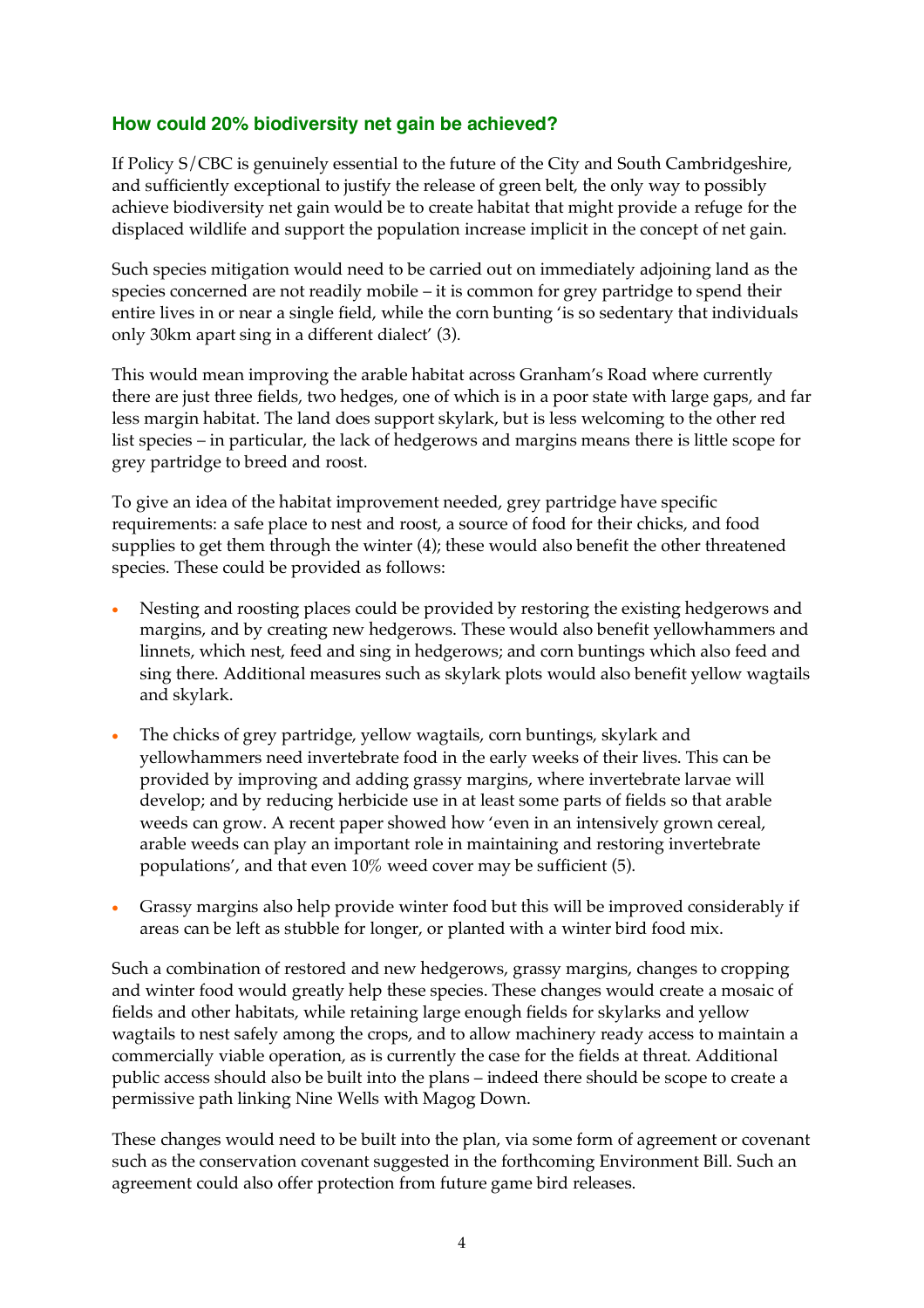The changes would need to be initiated well in advance of the loss of the existing fields to ensure suitable habitat is ready when needed. We would also need to carry out regular surveys to monitor population changes.

# **Conclusion**

It should be clear from the evidence I have gathered over the last ten years that Policy S/CBC/A will have a negative impact on biodiversity, and that the mitigation measures proposed will be insufficient to prevent this, let alone achieve biodiversity net gain.

Habitat creation is always harder work than maintaining existing habitat. While my alternative proposals are based on the available research evidence, other local factors may help to account for the success of farmland birds in the area I study, and these may prove difficult to replicate in practice. Furthermore, measures like my alternative proposals should in any case form part of Strategic Green Infrastructure Initiative 3. Retaining the existing fields would be the less risky option.

Having said this, additional habitat improvement such as that I propose does offer a real improvement on the existing proposals, and a greater chance of achieving biodiversity net gain. It would also contribute more to Strategic Green Infrastructure Initiative 3. And while it would require genuine effort from the councils, and a good working relationship with the land owners and managers, Initiative 3 states that 'working with the farming community will be fundamental to effective delivery'.

Furthermore, a project like this could be something for the councils to be proud of, as it may provide a template that other councils could adapt to help to save species that otherwise are at risk of extinction in the UK.

John Meed, December 2021

John Meed is a researcher and writer who lives in south Cambridge. He conducts regular surveys on behalf of the British Trust for Ornithology, the Royal Society for the Protection of Birds and the UK Butterfly Monitoring Scheme. He is currently completing a book about his ten-year study, provisionally entitled *A haven for farmland birds*. See http://johnmeed.net/john-meed/nine-wells/.

#### *References:*

1 Eaton M A, Aebischer N J, Brown A F, Hearn R D, Lock, L, Musgrove A J, Noble D G, Stroud D A and Gregory R D (2015) Birds of Conservation Concern 4: the population status of birds in the United Kingdom, Channel Islands and the Isle of Man. *British Birds* **108**, 708–746

2 Stanbury, A, Brown, A, Eaton, M, Aebischer, N, Gillings, S, Hearn, R, Noble, D, Stroud, D, Gregory, R and Powell, Dan (2017). The risk of extinction for birds in Great Britain. *British Birds*. **11,**. 502-517.

3 Robinson, R.A. (2005) *BirdFacts: profiles of birds occurring in Britain & Ireland*. BTO, Thetford

4 Brewin, J, Buner, F and Ewald, J (2020). *Farming with nature – promoting biodiversity across Europe through partridge conservation*. The Game and Wildlife Conservation Trust

5 Smith, B M., Aebischer, N J., Ewald, J, Moreby, S, Potter, C, Holland, J M (2020). The Potential of Arable Weeds to Reverse Invertebrate Declines and Associated Ecosystem Services in Cereal Crops. *Frontiers in Sustainable Food Systems*, **3**